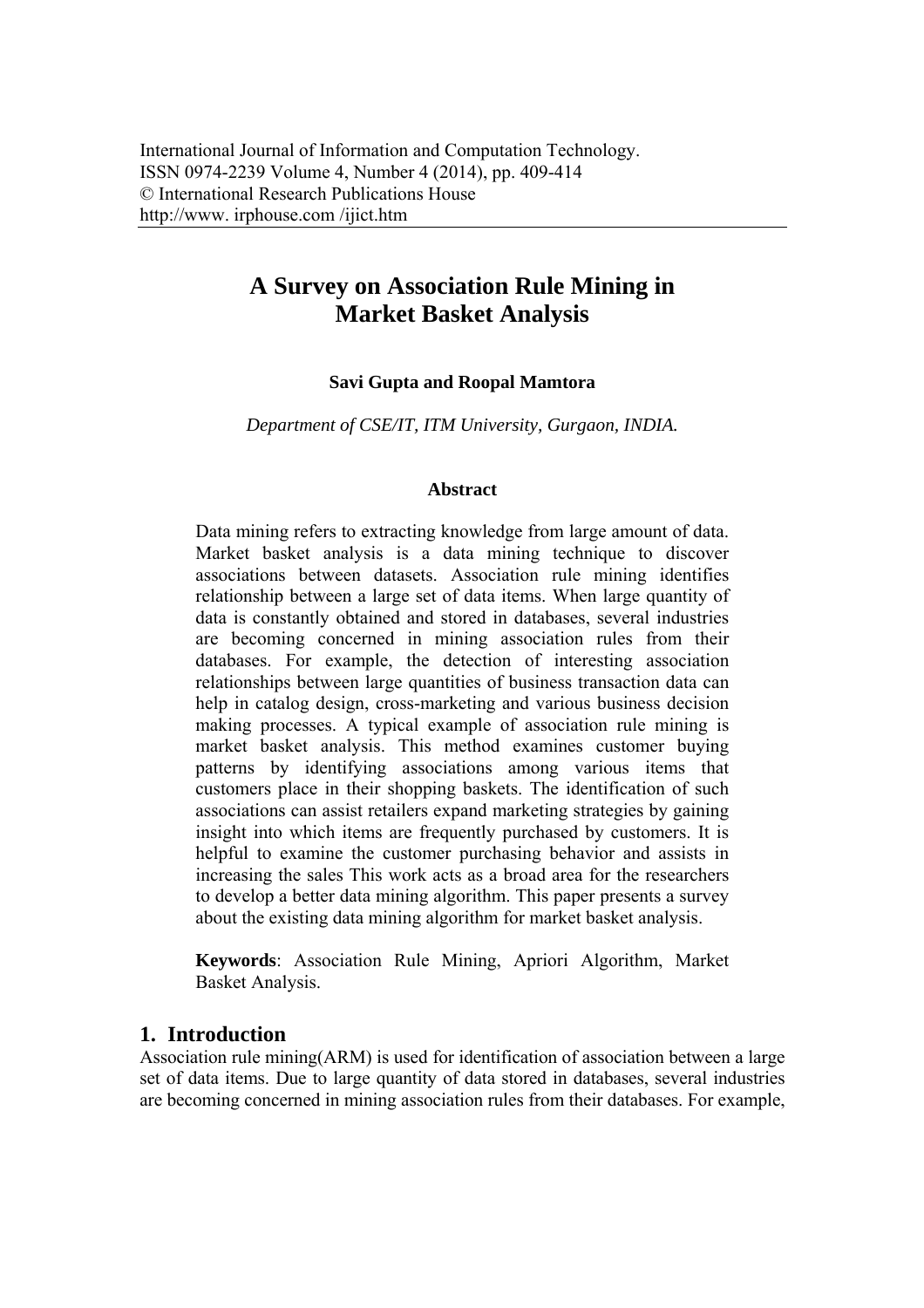the detection of interesting association relationships between large quantities of business transaction data can assist in catalog design, cross-marketing, and various business decision making processes. A typical example of association rule mining is market basket analysis. This method examines customer buying patterns by identifying associations among various items that customers place in their shopping baskets. The identification of such associations can help retailers to expand marketing strategies by gaining insight into which items are frequently purchased jointly by customers. This work acts as a broad area for the researchers to develop a better data mining algorithm. This paper presents a survey about the existing data mining algorithm for market basket analysis.

This review paper is organized as follows: Section I contains brief introduction of ARM, Section II depicts market basket analysis which is an application of ARM, Section III discusses the literature survey in which various data mining algorithms are discussed, section IV discusses apriori algorithm, problems and directions of data mining algorithms are depicted in section V. Then the complete paper is summarized in the section VI, which includes conclusion and future scope.

#### **2. Market Basket Analysis: An Overview**

Market basket analysis(MBA) is a data mining technique to discover associations between datasets. These associations can be represented in form of association rules. The formal statement of problem[7] can be stated as : Let I is a set of items  $\{i_1, i_2, \ldots, i_m\}$ . Let D is a set of transactions such that T I. Each transaction is uniquely identified with with an identifier called TID. The method can be stated as if there are two subsets of product items X and Y then an association rule is in the form of  $X \rightarrow Y$ where  $X$  I and  $Y$  I. It implies that if a customer purchases  $X$ , then he or she also purchases Y. Two measures which reflect certainity of discovered association rules are support and confidence. Support measures how many times the transactional record in database contain both X and Y. Confidence measures the accuracy of rule. As an example, the information that customers who purchase computers also tend to buy printer at the same time is represented in Association Rule below.

Computer = Printer

Support =  $20\%$ , Confidence =  $80\%$ 

Association rules are considered useful if they satisfy both a type equation here minimum support threshold and a minimum confidence threshold that can be set by users or domain consultants. Figure1 shows a typical Market basket analysis. This is a perfect example for illustrating association rule mining. This market basket analysis system will help the managers to understand about the sets of items are customers likely to purchase. This analysis may be carried out on all the retail stores data of customer transactions. These results will guide them to plan marketing or advertising approach. For example, market basket analysis will also help managers to propose new way of arrangement in store layouts. Based on this analysis, items that are regularly purchased together can be placed in close proximity with the purpose of further promote the sale of such items together. If consumers who purchase computers also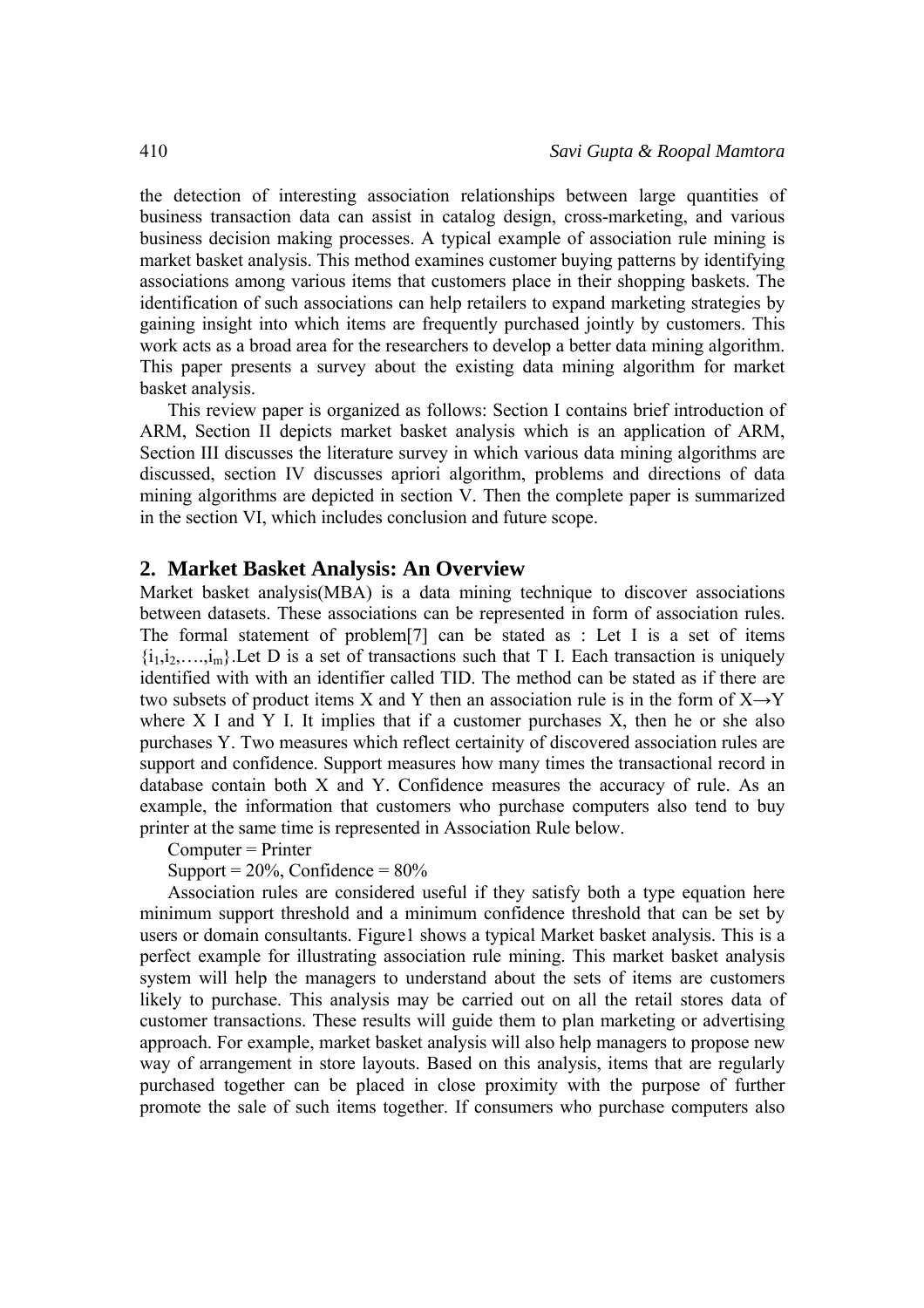likely to purchase anti-virus software at the same time, then placing the hardware display close to the software display will help to enhance the sales of both of these items.



**Fig. 1**: Market basket analysis.

## **3. Literature Survey**

In this section we have concentrated on presenting different areas where data mining algorithms are used. This section outlines the existing algorithms that were designed by the researchers in context of association rule mining in MBA.

### **3.1 Market Basket Analysis In Large Database Network**

Market basket analysis is performed to take business decisions like what to place on sale, the way to place things on shelves to maximise profit etc. An analysis of past transaction data is done for this purpose. Upto now only global data about the transactions during some time period like a day or a week etc was available on computer. However the progress in bar code technology makes it possible to store data on transaction basis and as a result of this large amount of data is collected. These data sets are usually stored on tertiary storage because of limited functionality of database. So, to enhance the functionality of database and to process queries[2] such as:

- 1. Find all the rules that have "butter" as consequent. These rules may help to plan that what should be done to boost the sale of butter.
- 2. Find all rules that have "pepsi" in the antecedent. These rules may help to determine that what produce would be impacted if store discontinues selling pepsi.

#### **3.2 Market Basket Analysis in Multiple Store Enviornment**

In today's business most of the companies have branches in different areas. To maintain economy of sales these stores. chains are growing in size. For example,Wal-Mart[3] is the largest supermarket chain in the world. The discovery of purchasing patterns in these multiple stores changes with time as well as location. In this multiple store chain basic association rules are not effective

**3.3 Market Basket Analysis Using Fast Algorithms**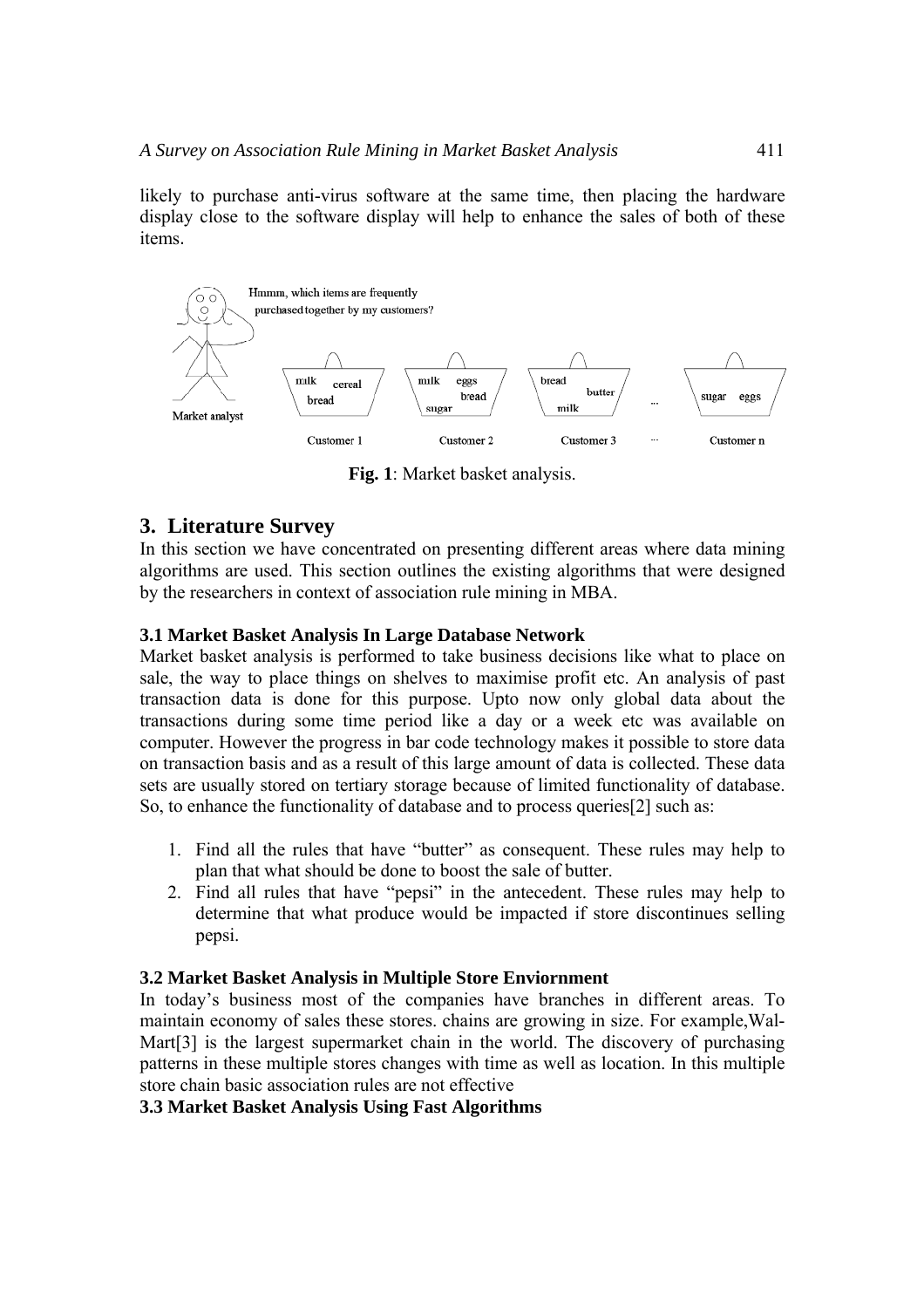The problem of finding association rules using market basket analysis can be solved using the basic apriori algorithm[2]. But in applications like catalog design and customer segmentation the database used is very large. So, there is need of fast algorithms for this task.

# **4. Apriori Algorithm**

## **4.1Working Principle[3]**

- 1. Find all sets of items (itemsets) that have transaction support above minimum support. Itemsets with minimum support are known as large itemsets and all others as small itemsets.
- 2. Use the large itemsets to generate the desired rules.. For every large itemset l, find all non-empty subsets of 1. For every such subset a, find a rule which is of the form  $a \rightarrow (1 - a)$  if the ratio of support(1) to support(a) is at least minconf

```
k-itemset -- An itemset with k items
L<sub>k</sub>-Set of large itemsets having k items. Every member
    Of this set has two parts:-
    1.Itemset 2. Support count
C_k – Set of candidate itemsets having k items. Every
     Member of this set has two parts:-
     1.Itemset 2.Support count
```
**Fig. 2**: Notations used.

### **4.2. Pseudo Code**

Join Step: To generate  $C_k$  join  $L_{k-1}$  with itself.

Prune Step:Any (k-1) itemset which is not frequent cannot be a subset of frequent k-1 itemset.

- 1. L<sub>1</sub>={large 1-itemsets};
- 2. for ( $k = 2$ ;  $L_{k-1} \neq \emptyset$ ;  $k++)$  do begin
- 3.  $C_k = \text{arriori-gen}(L_{k-1});$
- 4. For all transactions  $t \in D$  do begin
- 5.  $C_t$  = subset( $C_k$ , t);
- 6. for all candidates c  $\epsilon C_t$  do
- 7.  $c.count++;$
- 8. end
- 9. L<sub>k</sub> = {c  $\epsilon$  C<sub>k</sub> | c.count  $\geq$  minsup}
- 10. end
- 11. Answer =  $U_k L_k$ ;
- Fig. 1: Algorithm Apriori.

## **5. Problems and Directions**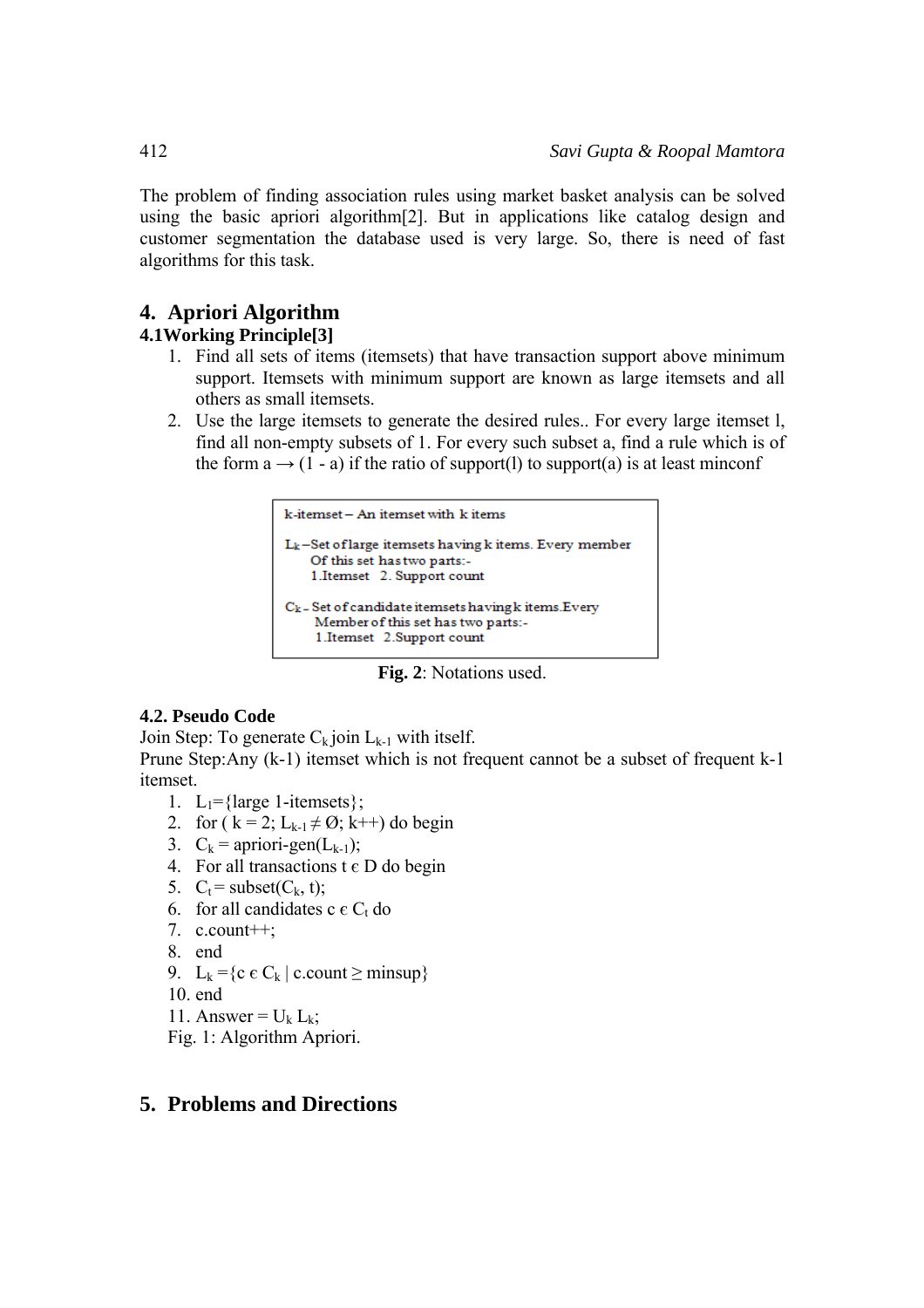In this paper we discussed various existing data mining algorithms. Every algorithm has its own advantage and disadvantage. This section provides some of the drawbacks of the existing algorithms and the techniques to overcome those difficulties. Among the methods discussed for data mining, apriori algorithm is found to be better for association rule mining. Still there are various difficulties faced by apriori algorithm. The various difficulties faced by apriori algorithm are-

- 1. It scans the database lot of times. Every time the additional choices will be created during the scan process. This creates the additional work for the database to search. Therefore database must store huge number of data services. This results in lack of memory to store those additional data.
- 2. Frequent item in the larger set length of the circumstances, leads to significant increase in computing time.

Those drawbacks can be overcome by modifying the apriori algorithm effectively. The time complexity for the execution of apriori algorithm can be solved by using the fast apriori algorithm. This has the possibility of leading to lack of accuracy in determining the association rule. To overcome this, the fuzzy logic can be combined with the apriori algorithm. This will help in better selection of association rules for market basket analysis.

#### **6. Conclusions**

Due to exponential growth [4]of computer hardware and system software technology there is large supply of powerful and cost effective computers. This technology provides a huge number of databases and information repositories available for transaction management information retrieval and data analysis. Physical analysis of this large amount of data is very difficult[7].This has lead to the necessity of data mining tools. Association rule mining and classification technique to find the related information in large databases is becoming very important in the current scenario.The large quantity of information collected through the set of association rules can be used not only for illustrating the relationships in the database, but also used for differentiating between different kinds of classes in a database. This paper provides some of the existing data mining algorithms for market basket analysis. The analysis of existing algorithms suggests that the usage of association rule mining algorithms for market basket analysis will help in better classification of the huge amount of data. The apriori algorithm can be modified effectively to reduce the time complexity and enhance the accuracy.

#### **References**

[1] Jiawei Han and Micheline Kamber ,Data Mining: Concepts and Techniques, 2nd ,March 2006,Chapter .